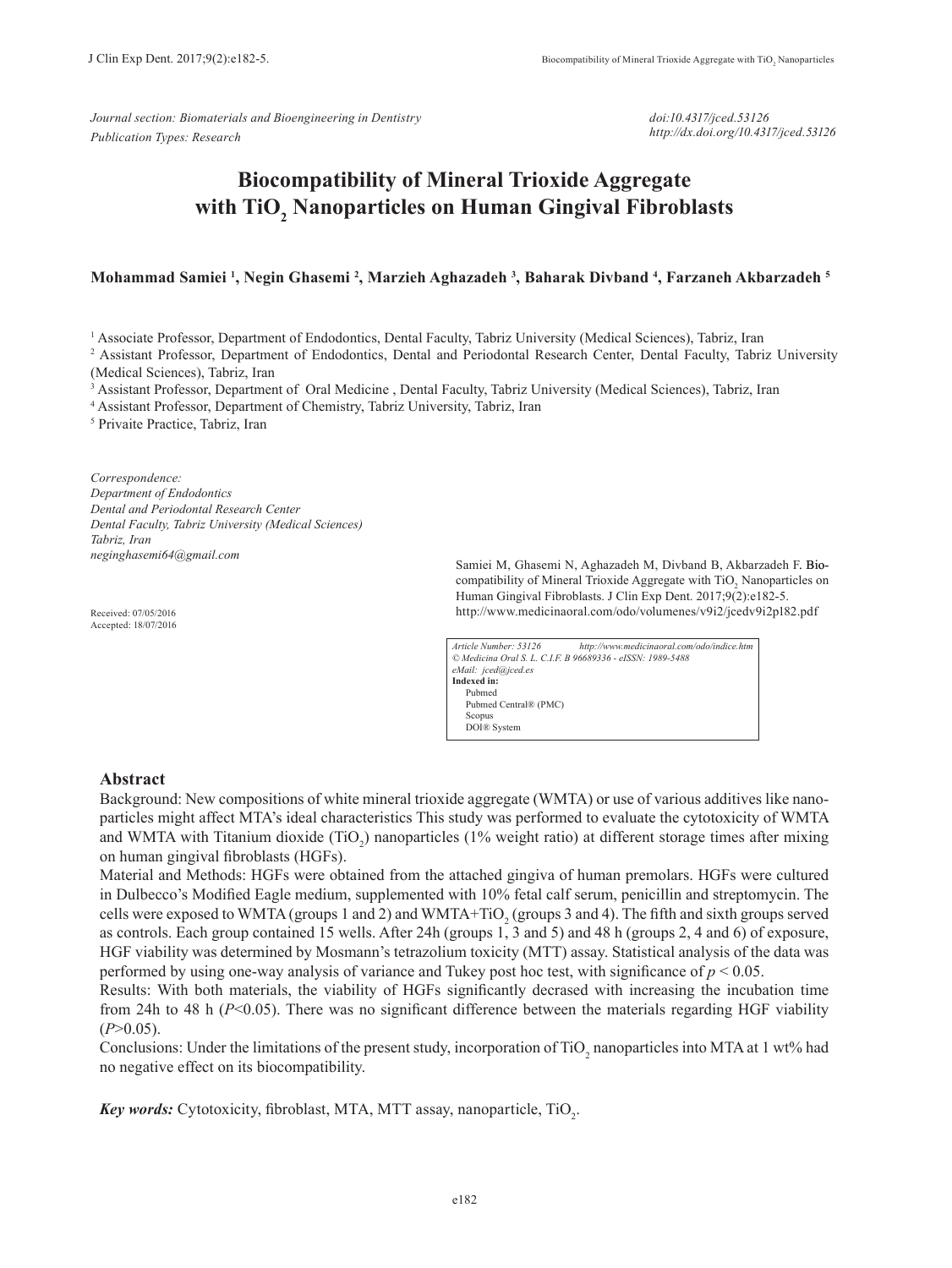# **Introduction**

Mineral trioxide aggregate (MTA) is the biomaterial of choice for use in many challenging endodontic procedures such as apexogenesis, apexification, perforation repair and apical surgery hoping that it will promote healing of pulpal and periradicular tissues (1,2). Although MTA as a biomaterial is widely used since its introduction into the endodontic practice, it is not an easy material to handle. The long setting time of MTA make it inappropriate for one-appointment treatment modalities (3,4).

Some of the attempts to improve the properties of MTA include incorporation of silver and zinc nanoparticles into it. Titanium dioxide nanoparticles, too, have drawn attention in the dental materials field.  $TiO<sub>2</sub>$  nanoparticles have wide industrial applications as in pharmaceuticals, pigments and cosmetics. It is also widely used in the biomedical field for integration into the osseous tissue (5-8). Its incorporation into glass-ionomer and acrylic resin has resulted in the improvement of the physical properties of these materials in a concentration-dependent manner. In addition, mouthrinses containing these nanoparticles exhibit antibacterial activity against *S. mutans*  and *S. Sanguis* (6-11). In a study, incorporation of TiO<sub>2</sub> nanoparticles to white Portland cement resulted in an increase in its flexural and compressive strengths and in a decrease in its setting time (12). Given the similarities between the chemical structures of MTA and Portland cement (2), it is expected that incorporation of these nanoparticles into MTA will result in improvements in its properties, too.

However, new compositions of MTA or use of various additives might affect MTA's ideal characteristics, which should be supported by comprehensive investigations. During vital pulp therapy, perforation repair and retrograde filling, the cytotoxicity of the material used might influence the viability of periradicular cells, resulting in cell death by apoptosis or necrosis (1,13). Therefore, it is important to avoid dental materials that are toxic to the pulpal and periapical cells.

One of the cells that have drawn attention in cytotoxicity studies is the fibroblast which is the main cell involved in the synthesis and formation of collagen fibers and mesenchymal cells that can be differentiated into cementoblasts and osteoblasts (1).

The cytotoxicity of MTA has been investigated in many studies which have demonstrated its biocompatibility and good biologic properties (14-18). The toxicity of titanium dioxide nanoparticles on monoblastoids, lymphocytes, erythrocytes and keratinocytes has been evaluated and the results have shown dose-dependent necrosis and apoptosis in the cells (5,7,19-21). However, no studies are available on the biocompatibility of these nanoparticles in combination with endodontic biomaterials with dental tissue cells.

The aim of this study was to evaluate biocompatibility of MTA mixed with  $TiO<sub>2</sub>$  nanoparticles at 1 wt% with human gingival fibroblasts at 48- and 72-hour exposure times.

# **Material and Methods**

The design of this study was approved in investigation committee of deputy dean for research (No 56-2716). -Cell culture

After obtaining informed consents, human gingival fibroblasts (HGFs) were harvested from inflammationfree attached gingiva (inclusion criteria) of premolar teeth from ten healthy individuals who underwent orthodontic extractions. The epithelium of the gingiva was detached from the gingival connective tissue and immediately transferred into Hank's balanced salt solution (HBSS; Sigma-Aldrich, St Louis, MO, USA), containing penicillin (100 U/mL), streptomycin (100 g/mL) and amphotericin B  $(5 g/mL)$ . The explants were cut into very small pieces, rinsed in Dulbecco's modified Eagle medium (DMEM; Gibco Laboratories, Grand Is., NY, USA) twice and left to attach to the bottom of 25-cm<sup>2</sup> tissue culture flasks (Corning, NY, USA). DMEM, supplemented with 10% fetal calf serum, penicillin (100  $U/mL$ ) and streptomycin (5 g/mL), was transferred into the flasks and incubated at  $37^{\circ}$ C under 95% air/5% CO<sub>2</sub> condition. Fibroblasts isolated from the fourth and fifth passages were evaluated in this study.

## -Sample preparation

The materials tested in this study consisted of WMTA (Angelus Dental Industry Products, Londrina, Brazil) and WMTA with  $1\%$  weight ratio of TiO<sub>2</sub> nanoparticles. The materials were mixed under aseptic conditions with a powder-to-liquid ratio of 3:1. Thirty disks (15 in each group), measuring 5 mm in diameter and 3 mm in thickness, were prepared from each material. The disks were wrapped in moist pieces of gauze and incubated for 24 h in a closed container. Then in the relevant plate of each group, WMTA in groups 1 and 2 and WMTA+Ti $O_2$  in groups 3 and 5, a disk (n=15 for each well) of biomaterial was placed in each well in close proximity to fibroblasts for 24 and 48 h, during which the cell culture plates were incubated at 37°C.

# -Cytotoxicity assay

In order to evaluate the cytotoxic effects of the materials used in this study, 3-{4,5-dimethylthiazol-2-yl}- 2,5-diphenyl tetrazolium bromide colorimetric assay [Mosmann's tetrazolium toxicity (MTT) assay] was used and reported as the percentage of viable cells for each well. After 4 hours of incubation, the plates were centrifuged and the culture medium was removed. Precipitated formazan crystals were dissolved by adding 200 μL of solvent (dimethyl sulfoxide) to each well. The microplates were shaken at room temperature for 10 min and prepared for reading by a microplate reader at 570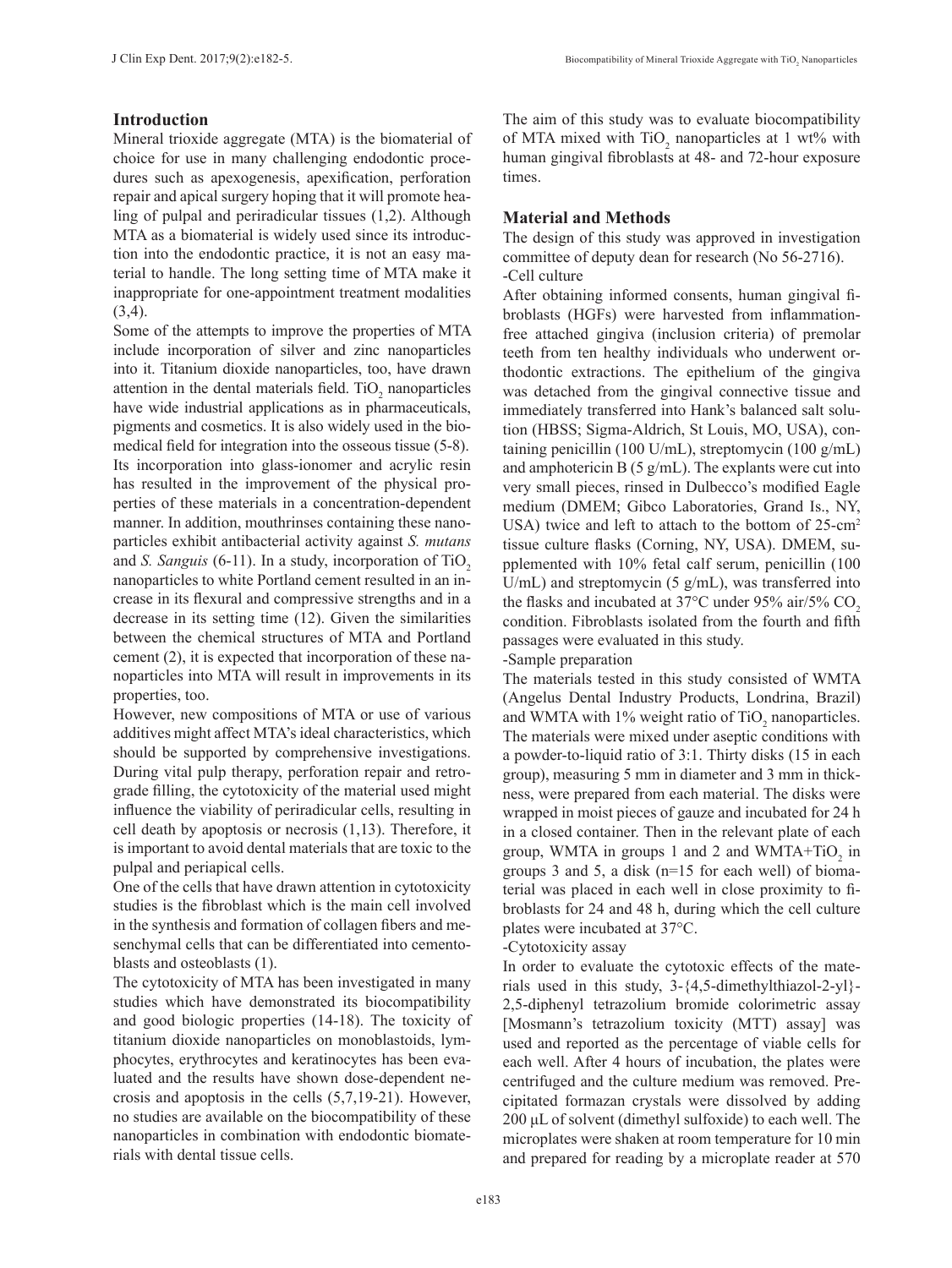nm. The percentage of metabolic activity was calculated using the formula: (Test optical density/controloptical density)\*100.

-Statistical analysis

Statistical analysis of the data was performed by using one-way analysis of variance and Tukey post hoc test, with significance of  $p < 0.05$ .

### **Results**

Cell viability of HGFs after 24 and 48 h of incubation in both of the study materials are shown in figures 1 and 2. Maximum and minimum cell viability was shown in  $MTA+TiO<sub>2</sub>/24h$  and  $MTA/48h$ ; respectively. The effect of the incubation period on the cell viability was significant  $(p=0.02)$ ; but not for the type of the material (MTA) vs. MTA+TiO<sub>2</sub>) ( $p=0.09$ ). There was no significant difference in HGFs between the test groups at both incubation intervals ( $p=0.08$  for 24 h,  $p=0.07$  for 48 h). In both test groups, the viability of HGFs decreased significantly with increasing the incubation time  $(p=0.03$  for WMTA,  $p=0.01$  for WMTA/TiO<sub>2</sub>).







**Fig. 2.** The cell viability of HGFs in presence of  $WMTA+TiO<sub>2</sub>$ .

### **Discussion**

The aim of this study was to evaluate the effect of incorporation of  $TiO<sub>2</sub>$  on the biocompatibility of MTA; the results showed that the presence or absence of these nanoparticles had no effect on the viability of fibroblasts.

The most important requirement for better efficacy of biomaterials like MTA is their biocompatibility with the host tissue upon implantation (13,14). The clinical success of a biomaterial depends upon the ability to produce the required effect of cellular or tissue response (15,22). To date, a wide array of methods, both *in vivo* and *in vitro*, have been used to evaluate the biocompatibility of filling materials. Primary cells derived from living tissues are required for specific sensitivity testing; human gingival fibroblasts were selected in the present study to simulate the clinical conditions (1).

The periodontal ligament is a connective tissue around the tooth root and bone. This tissue is continuous with the gingival connective tissue and consists of fibroblasts that are the principal cells producing and forming collagen fibers and mesenchymal cells with the capacity to differentiate into cementoblasts and osteoblasts. Therefore, the primary gingival fibroblasts are appropriate for the evaluation of the toxicity of this material (13,23,24). On the other hand, fibroblasts are the most abundant cells of the pulp and periodontal ligament connective tissue (1); therefore, during procedures such as vital pulp therapy, apexification and during their use as a retrofilling materials during apicoectomy procedures, MTA comes into contact with these cells. In this study, *in vitro* cytotoxic effects of tested materials on gingival fibroblasts were analyzed using MTT assay because of its simple, precise and accessible nature (1). MTT is a colorimetric assay based on the ability of mitochondrial dehydrogenase enzymes in living cells to convert the yellow water-soluble tetrazolium salt into dark blue formazan crystals. The amount of formazan produced is directly proportional to the number of viable cells. Its advantage is that the formazan crystals are soluble in tissue culture media and therefore there is no need for the dissolving procedure  $(25-27)$ .

Metal nanoparticles have long been used in medicine because of their bactericidal and bacteriostatic effects (28). Nanotechnology has found applications in the field of dental materials in recent years and nanoparticles have been introduced into the structure of dental materials. However, many of the properties of metal nanoparticles are still to be elucidated. For example, cytotoxic properties of nanoparticles still need further research (9,22).

In the present study,  $TiO<sub>2</sub>$  nanoparticles were used in combination with MTA at 1 wt%. Based on the results of a study by Khataee *et al.*, incorporation of this percentage of nanoparticles into white Portland cement improved some of its physical properties (12) and it is believed that such an effect can be expected with MTA, too. However, further studies are necessary to substantiate such a hypothesis. Since no similar studies are available in relation to the cytotoxicity of MTA in combination with  $TiO<sub>2</sub>$  nanoparticles, it is not possible to compare the results of this study with other studies. Under the